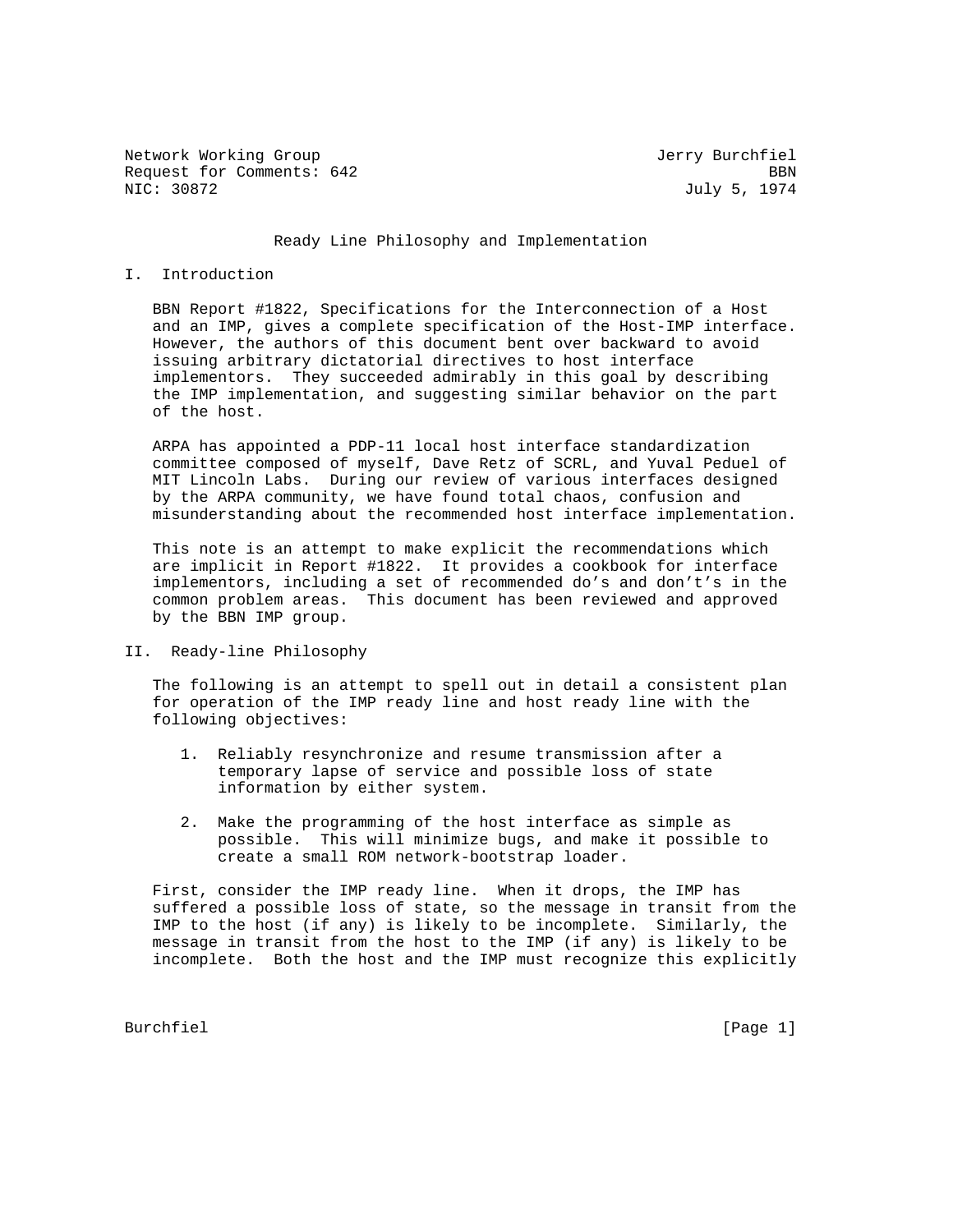by sending a message intended to be thrown away\* (which may he appended to the current message) and throw away the message currently being received. (Both the host - IMP message and the IMP - host message).

 The simplest arrangement for the host's interface driver is a pair of processes, one sending messages and the other receiving messages. This drop of the IMP's ready line must be provided as an error status bit to each process. However, the two processes will need to clear this condition independently: the simplest implementation is an Input Error flop and an Output Error flop. Both flops are set by a drop of the IMP's ready line, and they are cleared independently under program control.

 When the IMP raises its ready line, each contact bounce will again set the Error flops in the host's interface. To insure that messages are not flowing across the interface at this time, assertions of the signals "there's your IMP bit" and "ready for next host bit" have been delayed sufficiently in the IMP to guarantee that the IMP ready line has stabilized.

## III. Programming

The interface driver processes can be described simply:

- INPUT: Wait until an input buffer is available Wait until IMP ready Start input Wait until input is complete IF Input Error THEN clear Input Error // Flush smashed message. Input // buffer will be reused. ELSE queue message on input queue GOTO INPUT
- OUTPUT: Wait until a message is present on output queue Wait until IMP ready Start output Wait until output is complete IF Output Error THEN clear Output Error // smashed message is flushed ELSE deque message from output queue // Free up // output buffer GOTO 0UTPUT

----------

\*The standard convention uses the host-IMP NOP message.

Burchfiel [Page 2]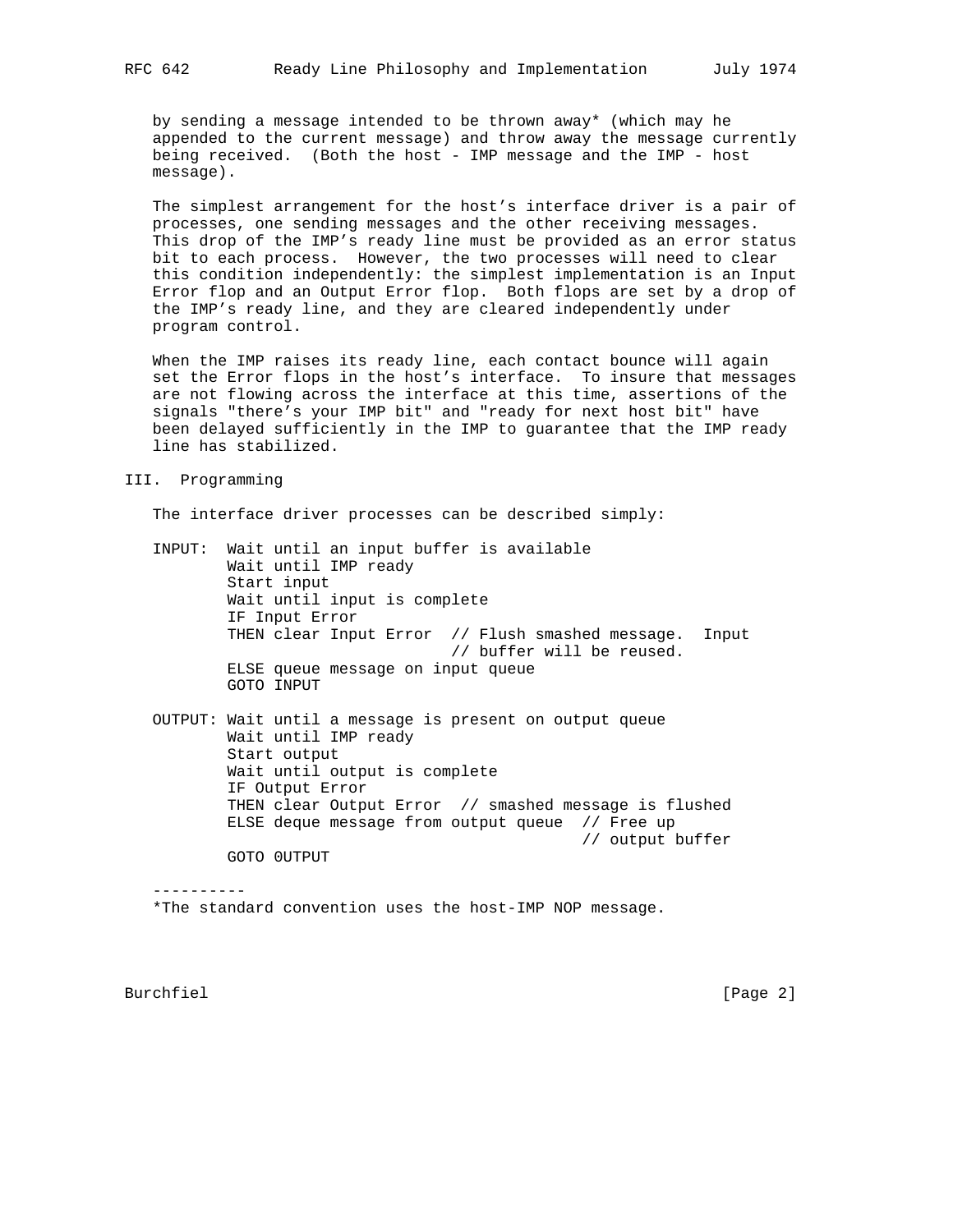The only initialization required for system startup or restart is clearing the host READY flop, waiting 1/2 second, and setting the host READY flop. Simply starting (or restarting) the above processes will properly resynchronize host-IMP communication. As explained in RFC #636, the IMP ready line (and error flops) should only affect the two processes above: this resynchronization should be invisible to the NCP, and should have no effect on the connection data base. The NCP will be resynchronized or reinitialized by the type 10 IMP-to host message "interface was reset."

 Actually, it is possible to share a single Error flop between the input and output processes by implementing Input Error and Output Error as software flags. A process testing for error must test both the Error flop and its own flag. An interlock is required (e.g. a mutual exclusion semaphore) to guarantee that only one process at a time is testing and modifying the flags. If the Error flop is set, the process must copy it into the other process' flag before clearing the flop and its own flag.

IV. Host Ready Line Implementation

 When the host drops and raises its ready line, the IMP behaves in a fashion symmetric to that outlined above. Of course, this drop indicates that the state of the host's interface driver, as well as the current incoming and outgoing messages, are likely to be lost. The appropriate action is triggered by setting the Error flop or flops in the host interface, and the processes specified above will correctly resynchronize message flow in both directions. Of course, to guarantee that messages are not flowing across the interface while the host ready line is undergoing contact bounce, the host must delay transmission until its ready line has stabilized. This may be done in two ways:

- Hardware: an integrating one-shot driven by the host ready line flop is ANDed with "there's your host bit" and "ready for next IMP bit" to guarantee that message transfer will not start until the ready flop has been on for 1/2 second.
- Software: the initialization program executes a 1/2 second wait after setting the host ready flop before permitting input or output to begin.

Burchfiel [Page 3]